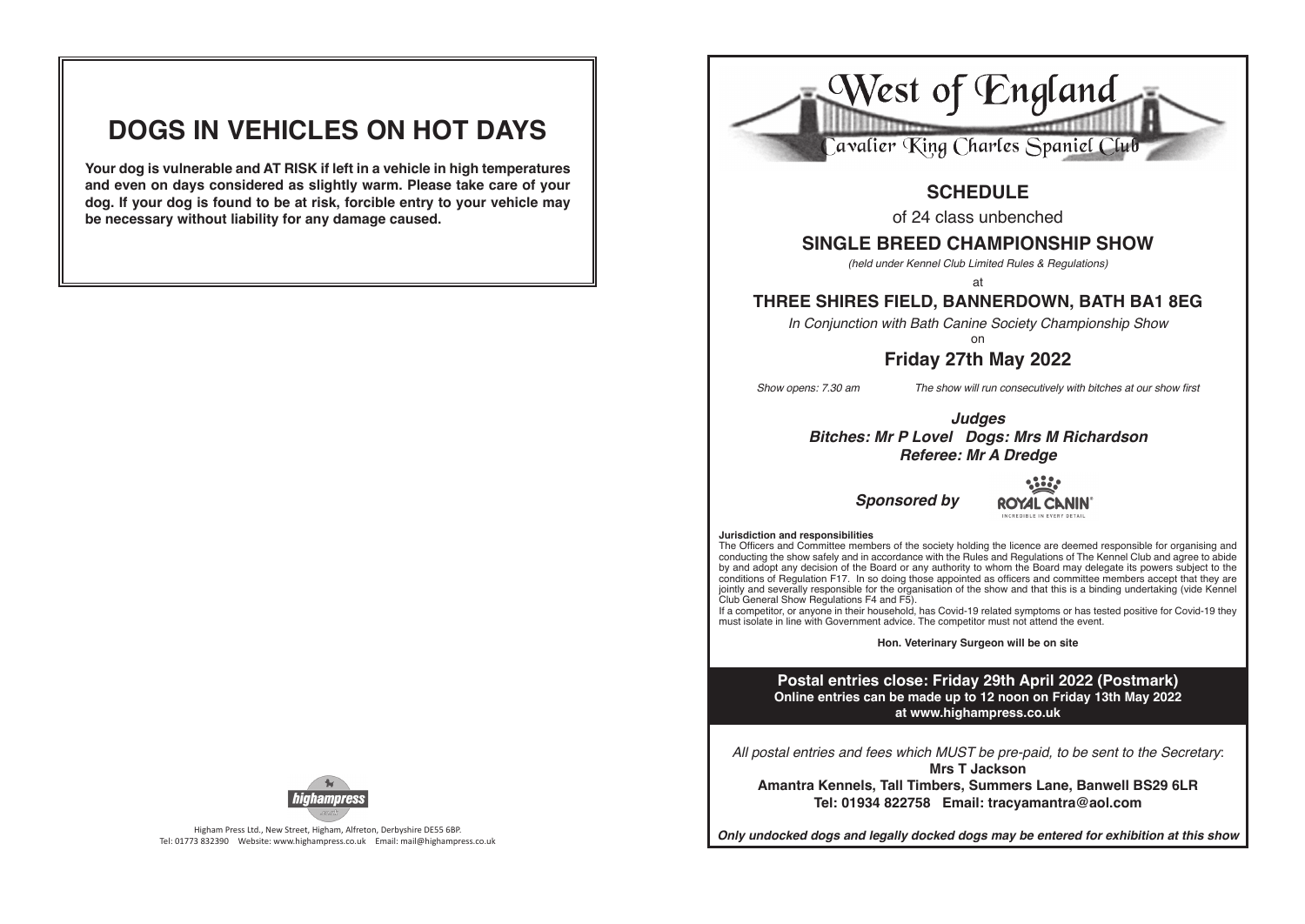# **DEFINITIONS OF CLASSES**

(the word 'dog' includes both sexes)

In the following definitions, a Challenge Certificate includes any Show award that counts towards the title of Champion under the Rules of any governing body recognised by The Kennel Club. Wins at Championship Shows in breed classes where Challenge Certificates are not on offer shall be counted as wins at Open Shows. In the case of a dog owned in partnership and entered in Members' classes or competing for Members' Specials each partner must, at the time of entry, be a member of the Society. In estimating the number of awards won, all wins up to and including the seventh day before the date of closing of **Postal** entries shall be counted when entering for any class i.e. **Friday 22nd April**. Wins in Variety classes do not count for entry in Breed classes but when entering for Variety classes, wins in both Breed and Variety classes must be counted. First prizes awarded in any classes defined as Special do not count towards eligibility.

If an exhibitor reports before the judging of a class or classes that a dog has been entered which is ineligible, the exhibitor may choose one of the following options:

(1) Withdrawal

The dog may be withdrawn from competition subject to the conditions of Regulations F(1)19.

### (2) Transfer

- a) If a dog is ineligible for a class or classes as regards its colour, sex, weight or height the Show Secretary shall transfer it to the equivalent class or classes for the correct colour, sex, weight or height and, in the event of there being no equivalent class, Minor Puppy and Puppy excepted to the Open class for the correct colour, sex, weight or height.
- b) For an exhibit entered incorrectly in a Minor Puppy Class, Puppy Class or Junior Class, which is over age but under twelve calendar months of age, eighteen calendar months of age or 24 calendar months of age respectively, the Show Secretary shall transfer the exhibit to the Puppy Class, Junior Class or Yearling Class respectively for the correct colour, sex, weight or height and in the event of there being no Puppy, Junior or Yearling Class to the Open Class for the correct colour, sex, weight or height.
- c) For any reason other than the above, the Show Secretary shall transfer it to the Open Class for the correct colour, sex, weight or height.
- d) If an exhibit arrives late and misses a class, even if it is the only class in which the dog is entered, the dog may not be transferred to any other class.

**MINOR PUPPY** For dogs of six and not exceeding nine calendar months of age on the first day of the Show.

**PUPPY** For dogs of six and not exceeding twelve calendar months of age on the first day of the Show.

**JUNIOR** For dogs of six and not exceeding eighteen calendar months of age on the first day of the Show.

**YEARLING** For dogs of twelve and not exceeding twenty-four calendar months of age on the first day of the show.

- **NOVICE** For dogs which have not won a Challenge Certificate/CACIB/CAC/Green Star or three or more First Prizes at Open and Championship Shows (Minor Puppy, Special Minor Puppy, Puppy and Special Puppy classes excepted, whether restricted or not).
- **POST GRADUATE** For dogs which have not won a Challenge Certificate/CACIB/CAC/Green Star or five or more First Prizes at Championship Shows in Post Graduate, Minor Limit, Mid Limit, Limit and Open classes, whether restricted or not where Challenge Certificates were offered for the breed.
- **SPECIAL MID LIMIT** For dogs which have not become show Champions under Kennel Club Regulations or under the rules of any governing body recognised by The Kennel Club, or won 3 or more CC/CACIB/CAC/Green Stars or won five or more First Prizes in all at Championship Shows in Mid Limit, Limit or Open Classes confined to the breed, whether restricted or not, at shows where Challenge Certificates were offered for the breed.
- **LIMIT** For dogs which have not become show Champions under The Kennel Club Regulations or under the rules of any governing body recognised by The Kennel Club, or won 3 or more CC/CACIB/CAC/Green Stars or won 7 or more First Prizes in all at Championship Shows in Limit or Open Classes confi ned to the Breed, whether restricted or not at Shows where Challenge Certificates were offered for the breed.

**BRED BY EXHIBITOR** For dogs bred by the exhibitor.

**OPEN** For all dogs of the breed for which the class is provided and eligible for entry at the Show.

**VETERAN** For dogs of not less than seven years of age on the first day of the Show.

### **ADVISORY NOTICE**

**NOT FOR COMPETITION** Societies may at their discretion, accept Not for Competition entries. Societies may accept such entries from breeds of dog not included within the title of the Society and at Shows held over more than one day, such entries may be accepted on any day from any breed.

# ROYAL CANIN<sup>®</sup> PRO **JOIN TODAY**



- > Dedicated Area Business Manager and Customer Service Team
- > Preferential prices and exclusive offers
- > PRO Club Loyalty Scheme
- > Puppy recommendation packs\*

\*Subject to compliance with the ROYAL CANIN® Responsible Breeder Charter. Please visit pro.rovalcanin.co.uk for full T&C's and to view the charter.

To find out more about our PRO Club visit pro.royalcanin.co.uk or call 0330 678 1522 (UK) 1890 882 356 (ROI)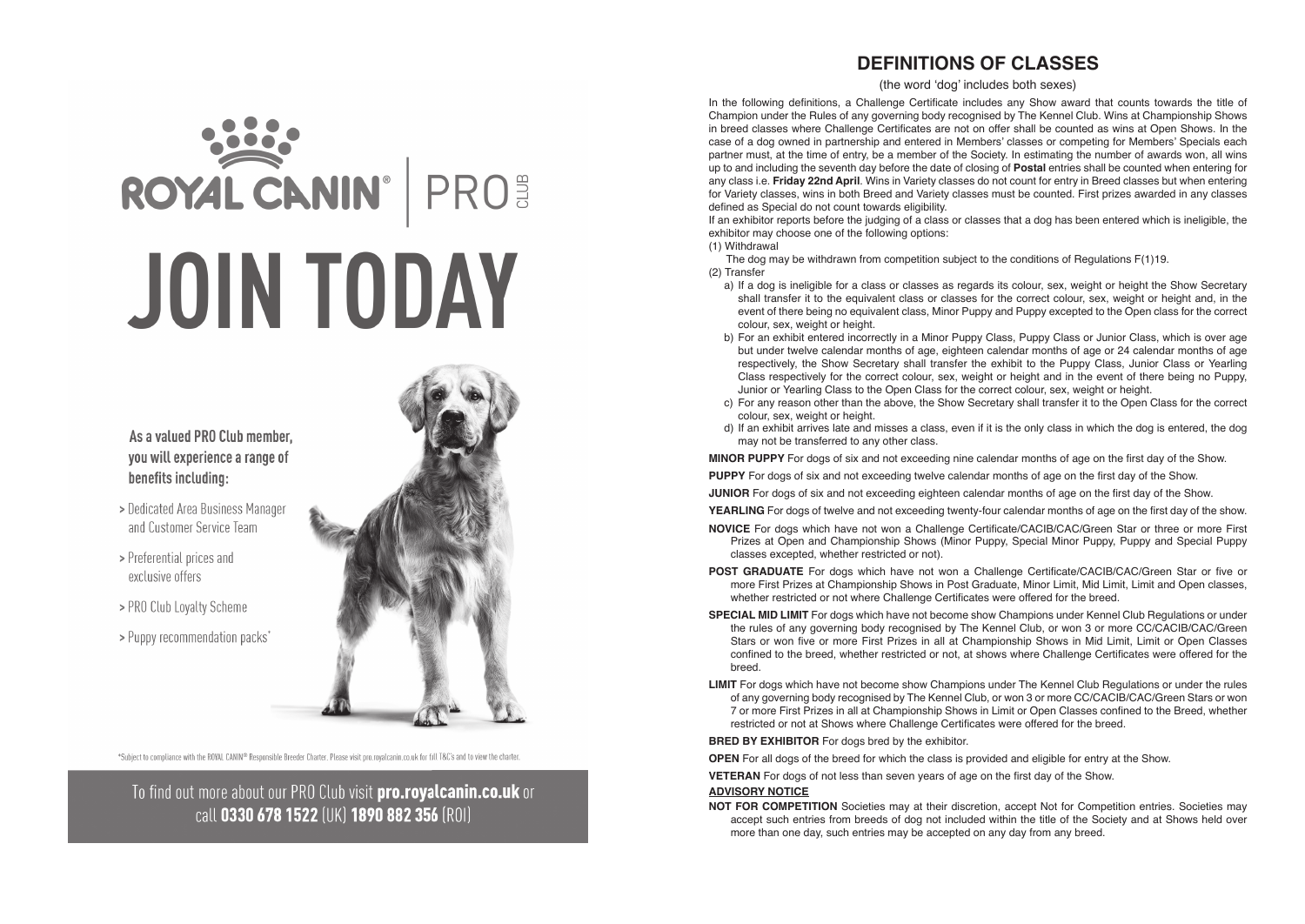disciplinary action under the Kennel Club Rules and Regulations. The use of pinch collars, electronic shock collars, or prong collars, is not permitted at any show licensed by the Kennel Club. This shall apply at the venue or within the precincts of the show.

- 18. **Not for Competition:** Not for Competition entries will be accepted. Details of each dog so entered must be recorded on the entry form and must be Kennel Club registered.
- 19. No modifications will be made to this Schedule except by permission of the Board of the Kennel Club, which will be followed by advertisement in the Canine Press wherever possible.
- 20. Any owner, competitor, handler or other person in charge of a dog is required to remove as soon as possible any fouling caused by their dog(s) at any Kennel Club licensed show within the licensed venue and within the environs of that event including car and caravan parks and approaches.
- 21. The owner, exhibitor, handler or other person in chagre of a dog at Kennel Club licensed events must at all times ensure that the dog is kept under proper control whilst at the licensed venue, including its environs, car and caravan parks and approaches. This Regulation applies before (at any time during the set up period at the venue), during the event and afterwards (at any time during the breakdown of the event).
- 22. No person shall carry out punitive correction or harsh handling of dogs at any time while at the Licensed venue including its environs, car and caravan parks and approaches.

### **EXHIBITORS PLEASE NOTE:**

In accordance with Kennel Club guidelines, Exhibitors must display exhibit number / owner identification on their crate, cage or container at all times.

### **Regulations For The Preparation of Dogs For Exhibition F (Annex B)**

- 1. These Regulations must be observed when a dog is prepared for exhibition and/or exhibited at any Kennel Club Licensed event. Objections may be referred to the General Committee for disciplinary action under these Show Regulations and/or for disciplinary action under Kennel Club Rule A 42.
	- a) A dog found to have been exhibited in breach of these Regulations will automatically be disqualified from exhibition at the show and from any award gained thereat.
	- b) Unless the exhibitor provides a satisfactory explanation for the dog being exhibited in breach of these Regulations then he/she may be subject to further penalties of either a fine or as listed under Rule A 42.
- 2. a) No substance which alters the natural colour, texture or body of the coat may be present in the dog's coat for any purpose at any time during the Show. No substance which alters the natural colour of any external part of the dog may be present on the dog for any purpose at any time during the Show.
	- b) Any other substance (other than water) which may be used in the preparation of a dog for exhibition must not be allowed to remain in the coat or on any other part of the dog at the time of exhibition.
- 3. No act or operation which alters the natural conformation of a dog or any part thereof may be performed except:
	- (a) Operations certified to the satisfaction of the General Committee.
	- (b) The removal of dew claws of any breed.
	- (c) Operations to prevent breeding provided that such operations are notified to the Kennel Club before neutered dogs are shown.

Nor must anything be done calculated in the opinion of the General Committee to deceive.

- 4. The General Committee without previous notice may order an examination of any dog or dogs at any Show. Any examination thus ordered will be made by a person having executive authority who shall have a written directive from the Kennel Club in their possession. Samples may be taken for further examination and analysis.
- 5. An individual has the right to lodge an objection to a dog only if he/she is the owner or handler of a dog competing in the same breed or class. An objection may, however, be lodged by an official of the Show or by anyone so deputed by the Kennel Club. It will be the responsibility of the individual who lodges the objection or the official (as appropriate) to substantiate the grounds for the objection. The Kennel Club will substantiate the grounds for an objection made on its behalf.
- 6. Any objection by an individual related to an infringement of these Regulations must be made in writing to the Show Secretary at his/her office before the close of the Show and the individual must produce evidence of identity at the time of lodging the complaint.





**OFFICERS and COMMITTEE**

**President:** Miss C G Greenall **Chairman:** Mrs S Ireland **Secretary:** Mrs T Jackson **Hone Treasurer:** Miss J Lewis

**Committee:** Miss A Bubb, Mrs C Champion, Mr S Coole, Mr A Dredge, Mr D Neal, Mr M Thomson

**Hon. Life Members:** Mr David Evans, Mr John Evans, Mr A Hall, Mr T Stanley

### **Fees**

| Members:                    | £14.00 first entry per dog                                                                                          |
|-----------------------------|---------------------------------------------------------------------------------------------------------------------|
|                             | £2.50 each subsequent entry with same dog                                                                           |
| Non-Members:                | £17.00 first entry per dog                                                                                          |
|                             | £3.00 each subsequent entry with same dog                                                                           |
| Veteran Classes:            | <b>FREE</b>                                                                                                         |
| <b>Not for Competition:</b> | £3.50 per dog (please provide full details on entry form)                                                           |
| Catalogues:                 | £3.00 pre-paid with entries ONLY                                                                                    |
| <b>Rosette Sponsorship:</b> | £1.50 per class                                                                                                     |
| <b>Membership Renewal:</b>  | £7.00 Single; £9.00 Joint. (Only applicable to existing Members, who may<br>renew their subscriptions with entries) |
| Car Park:                   | £5.00 if only entering our club show                                                                                |
|                             | Please make cheques payable to: The West of England Cavalier King Charles Spaniel Club                              |

# **Membership**

Applications for new membership must have been received and approved in Committee prior to entries closing, to be eligible. If in doubt, contact the Secretary on 01934 822758, or Email: tracyamantra@aol.com The address label on the envelope shows the status of your membership.

**DONATIONS** are very much appreciated, as is Rosette Sponsorship @ £1.50 per class. You may nominate a specific class for Rosette Sponsorship on your entry. All donations and specials will be acknowledged in the catalogue.

**ROSETTES** for Best in Show, Reserve Best in Show, Best Opposite Sex, Best Puppy in Show & Best Veteran.

### **NO TROPHIES WILL BE AWARDED AT THIS SHOW**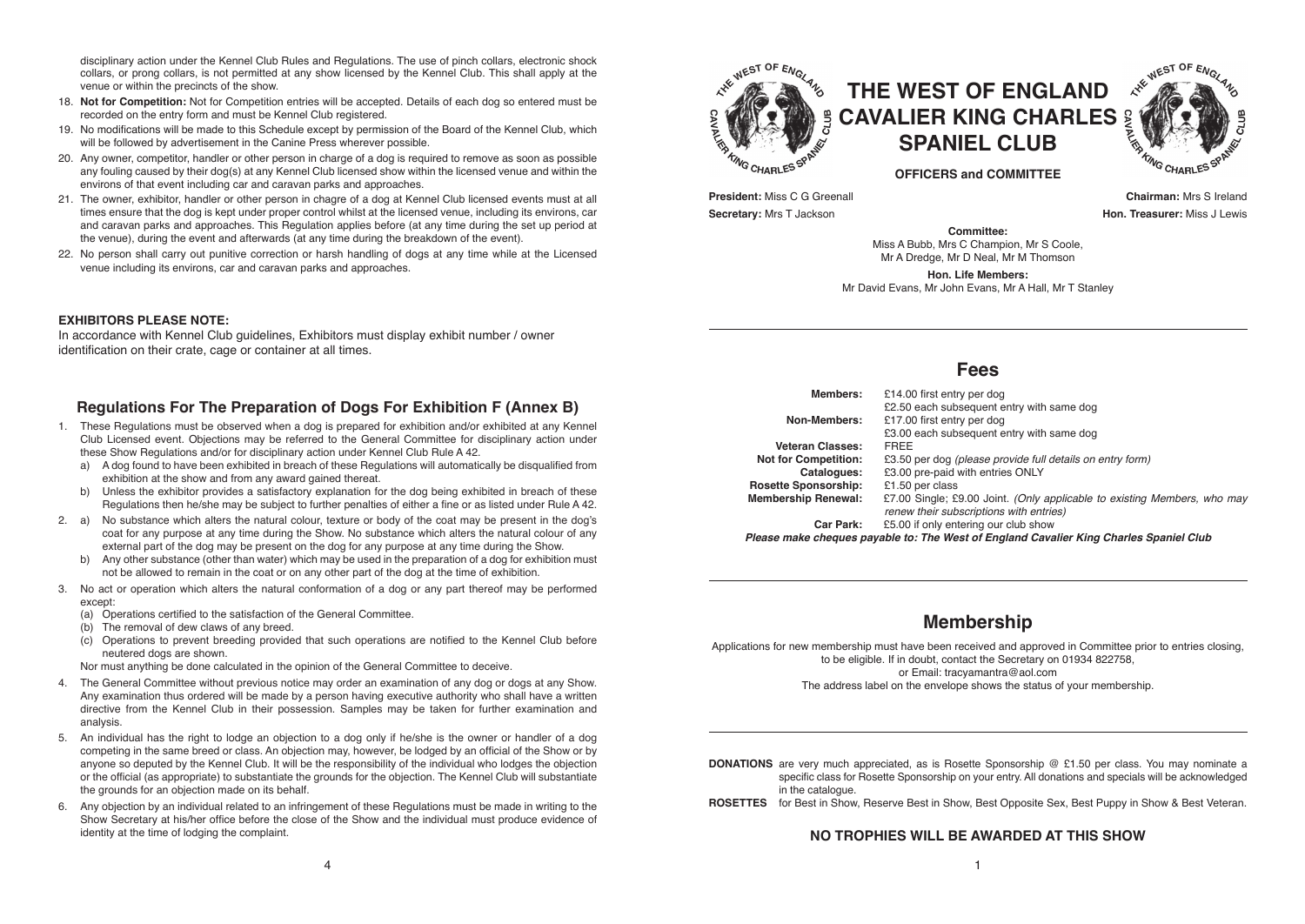# **CLASSIFICATION**

*Judges* **Bitches: Mr P Lovel Dogs: Mrs M Richardson Referee: Mr A Dredge**

Kennel Club Challenge Certificate—Bitch Kennel Club Challenge Certificate—Dog

12 Minor Puppy Dog 13 Puppy Dog 14 Junior Dog 15 Yearling Dog 16 Novice Dog

- 1 Minor Puppy Bitch
- 2 Puppy Bitch
- 3 Junior Bitch
- 4 Yearling Bitch
- 5 Novice Bitch
- 6 Post Graduate Bitch
- 7 Special Mid Limit Blenheim or Tricolour Bitch
- 8 Special Mid Limit Black/Tan or Ruby Bitch
- 9 Limit Bitch
- 10 Bred by Exhibitor Bitch
- 11 Open Bitch

*Veteran Bitch class will be judged after Open Bitch* 23 Veteran Bitch

- 17 Post Graduate Dog 18 Special Mid Limit Blenheim or Tricolour Dog 19 Special Mid Limit Black/Tan
- or Ruby Dog
- 20 Limit Dog
- 21 Bred by Exhibitor Dog
- 22 Open Dog

*Veteran Dog class will be judged after Open Dog*  24 Veteran Dog



# **• ROSETTES •**

Best in Show • Reserve Best in Show Best Opposite Sex Best Puppy in Show • Best Veteran in Show

# **• RAFFLE •**

Please support our raffle, which is run by Sandra Ireland.

# **• STEWARDS •**

The Committee invited anyone interested in Stewarding for the Club to put their name forward, with an outline of their experience, if any.

# **• REFRESHMENTS WILL BE AVAILABLE ALL DAY •**

# **RULES & REGULATIONS**

- 1. The Show will open at 7.30 am.
- 2. Dogs will be received at any time but it is the exhibitor's responsibility to ensure that dogs are available for judging when required.
- 3. The show will run consecutively with bitches at our show first.
- 4. Exhibits may be removed from the show after their Judging has been completed. The show will close half an hour after all Judging has been completed.
- 5. Entry Fees: Members: £14.00 first entry per dog; £2.50 each subsequent entry with the same dog. **Non-Members:** £17.00 first entry per dog; £3.00 each subsequent entry with the same dog. Not for **Competition:** £3.50 per dog. **Veteran Classes:** FREE. **Catalogues:** £3.00 pre-paid witn entries ONLY. **Rosette Sponsorship:** £1.50 per class. **Membership Renewal:** £7.00 Single; £9.00 Joint. **Car Park:** £5.00 if only entering our club show. You may enter online at www.highampress.co.uk.
- 6. There is no prize money on offer at this show.
- 7. The Committee reserves to itself the right to refuse entries.
- 8. Puppies under six calendar months of age on the day of the Show are not eligible for exhibition.
- 9. The mating of bitches within the precincts of the Show is forbidden.
- 10. **Best Puppy in Show (if scheduled).** Where a Best Puppy in Show competition is scheduled the Best Puppy in Show is a puppy which has competed and is unbeaten by any other puppy exhibited at the same show. A puppy is a dog of six and not exceeding twelve calendar months of age on the first day of the Show. Where the Best in Show is a puppy it may, at the discretion of the judge, be awarded Best Puppy in Show. Where the Reserve Best in Show is a puppy which has only been beaten by an adult dog it may, at the discretion of the judge, be Best Puppy in Show. Consequently, selection of Best Puppy in Show must follow the selection of Best in Show.
- 11. **Best in Show.** Best in Show must be selected from the exhibits declared Best of Sex. If a Reserve Best in Show is to be selected, the eligible dogs are those declared Best Opposite Sex and Reserve Best of Sex to the exhibit declared Best in Show.
- 12. Exhibits will not be admitted to Best in Show competition after a period of ten minutes has elapsed since the announcement that exhibits are required for judging, unless they have been unavoidably delayed by previous judging not being completed on time, and then only with the special permission of the Show Management.
- 13. Exhibitors must not pick up dogs by their tails and leads when lifting them nor handle a dog in a manner which causes its feet not to touch the ground when on the move. This is not acceptable. Exhibitors should note that such practice would constitute harsh handling and reports of such practice will be referred to the Committee under Kennel Club Show Regulation F11.
- 14. All exhibitors must be familiar with Kennel Club Regulation F (Annex B) Regulations for the Preparation of Dogs for Exhibition
- 15. All dogs resident outside the UK must be issued with a Kennel Club Authority to Compete number before entry to the show/event can be made. All overseas entries without an Authority to Compete number will be returned to the exhibitor/competitor.
- 16. **DOGS IN VEHICLES ON HOT DAYS**. Your dog is vulnerable and at risk during hot weather and the Kennel Club offers the following guidance to help guide you through the do's and don'ts travelling to and whilst at KC licensed events.
	- When travelling to a show please take a moment to consider whether the route to the show is on a busy holiday route, and leave earlier to avoid increased time in traffic jams.
	- If your vehicle is not air-conditioned seriously consider whether travelling to the show is a good idea at all.
	- The vehicle should be as fully ventilated as possible, and plenty of stops should be taken, with lots of water available to drink.
	- Ensure your dog is not sitting in full sunlight. There should be plenty of free flowing air around the dog.
	- When at the show, never leave your dog in the vehicle.
	- Keep the dog in the shade take your own shade for example a large umbrella and always have plenty of water available to drink so your dog stays well hydrated.
	- Avoid your dog taking part in unnecessary exertion, or from standing in exposed sunlight for extended lengths of time. Remember, if you feel hot your dog is very likely to feel much hotter and dehydrated, and this could lead to dire results. Please look after your dog's welfare.

### **WARNING: IF YOUR DOG IS FOUND TO BE AT RISK FORCIBLE ENTRY TO YOUR VEHICLE MAY BE NECESSARY WITHOUT LIABILITY FOR ANY DAMAGE CAUSED.**

17. Anyone whose dog is entered at a Kennel Club licensed event should take all reasonable steps to ensure the needs of their dog(s) are met, and should not put a dog's health and welfare at risk by any action, default, omission or otherwise. Breach of Kennel Club Regulations in this respect may be referred to the Board for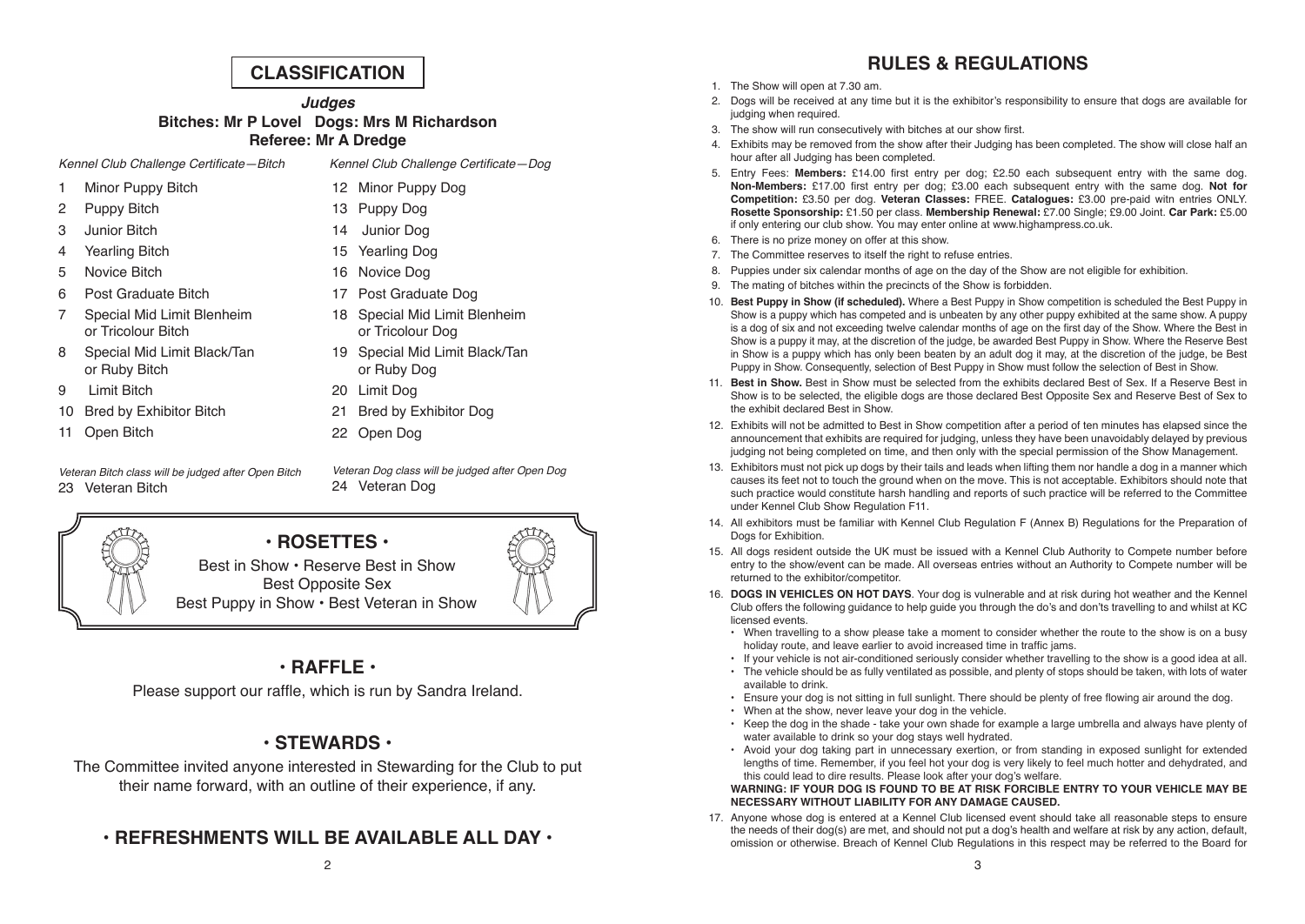# **WELFARE OF DOGS**

Anyone whose dog is entered at a Kennel Club licensed event should take all reasonable steps to ensure the needs of their dog(s) are met, and should not put a dog's health and welfare at risk by any action, default, omission or otherwise. Breach of Kennel Club Regulations in this respect may be referred to the General Committee for disciplinary action under Kennel Club Limited Rules and Regulations.

Right to Refuse Entries: Exhibitors/Competitors are reminded that show societies have the right under Kennel Club Regulation to refuse any entry.

# **DOGS IN VEHICLES ON HOT DAYS**

**Your dog is vulnerable and AT RISK if left in a vehicle in high temperatures and even on days considered as slightly warm. Please take care of your dog. If your dog is found to be at risk forcible entry to your vehicle may be necessary without liability for any damage caused.**

# **ADDRESS WITHHELD FOR PUBLICATION**

Please note the points below:

- 1. Tick the box near your name and address on the front of the entry form if you do **NOT** want your **ADDRESS** to appear in the catalogue. Your name will still be printed above your dog records as normal.
- 2. Your address is still needed for the sending out of schedules and exhibitors passes. So you must still enter your address in the normal way.
- 3. If you have ticked the box your address will **NOT** be printed in any catalogues compiled by Higham Press. If in the future you would like your address to be printed then you must **WRITE** directly to Higham Press, New Street, Higham, Alfreton, Derbyshire DE55 6BP, or email mail@highampress.co.uk.Telephone requests will **NOT** be accepted.

# **CHEQUES**

**The Society name must be written in full or your cheque will be returned.**

**The banks are now scanning cheques as you pay them in. Cheques that are not written using black ink, or don't have the society name written in full, will be rejected. Failure to follow the above criteria means your entry will be returned.**

# **EXHIBITORS PLEASE NOTE**

It is most important to put your correct postal address on the entry forms. Address should include:House number (not just house name) Postal TownCorrect Postcode

Your address will appear in the catalogue. Tick to object to publication. See our Privacy Notice for more information. The Privacy Notice sets out how we keep your data safely and compliantly.